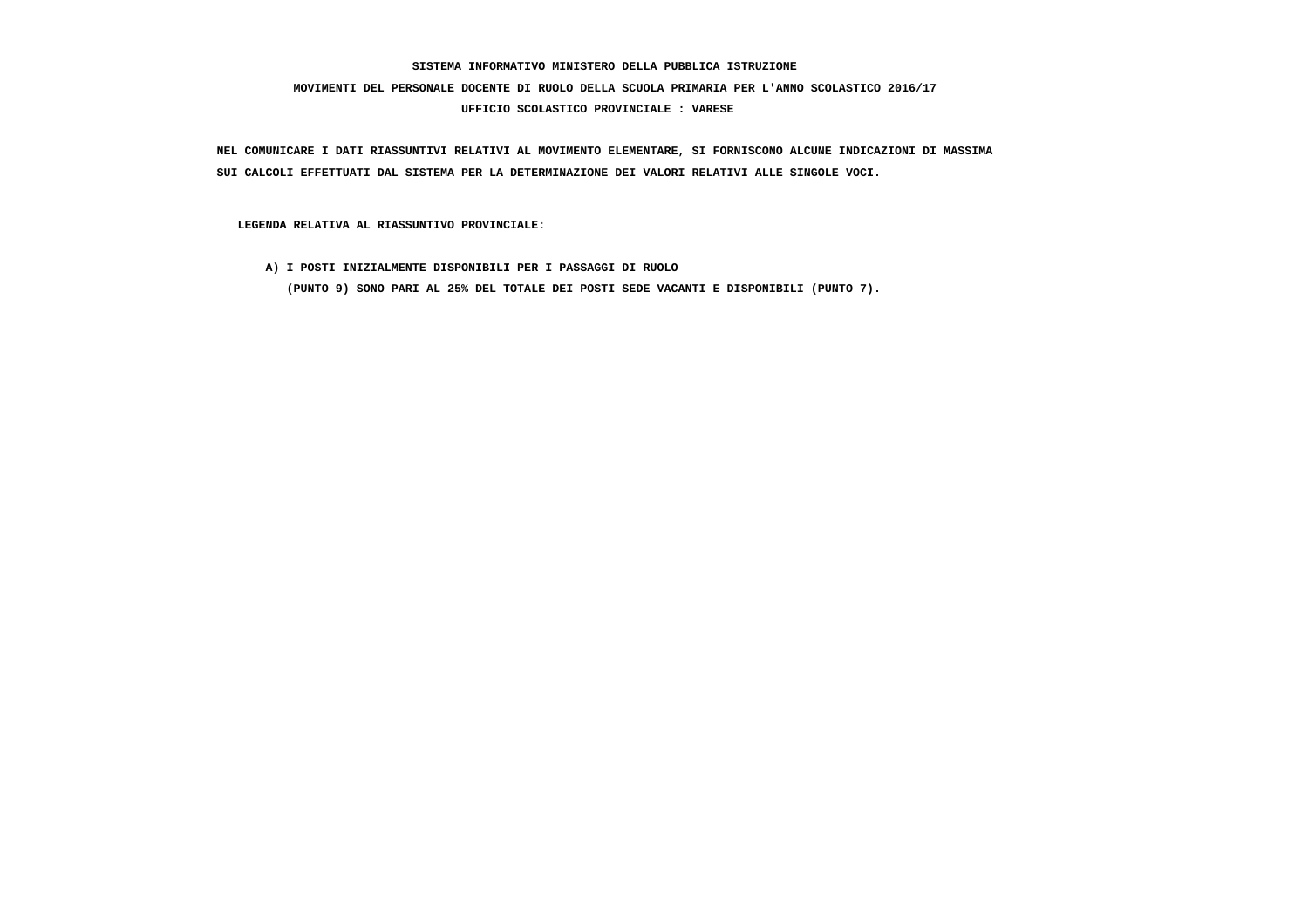#### **MOVIMENTI DEL PERSONALE DOCENTE DI RUOLO DELLA SCUOLA PRIMARIA PER L'ANNO SCOLASTICO 2016/17**

#### **UFFICIO SCOLASTICO PROVINCIALE : VARESE**

#### **\*\*\* CLASSE COMUNE**

| 1. POSTI SEDE VACANTI                                                        | 455 |
|------------------------------------------------------------------------------|-----|
| 2. PERDENTI POSTO SEDE                                                       |     |
| 3. PERDENTI POSTO SU CORSI PER L'ISTRUZIONE DEGLI ADULTI                     |     |
| 4. ACCANTONAMENTI RICHIESTI PER POSTI A CONCORSO E PER GRAD. PERMANENTI      |     |
| 5. DISPONIBILITA' DI DIRITTO INIZIALE                                        | 454 |
| 6. DOCENTI TITOLARI IN PROVINCIA TRASFERITI DA ALTRO TIPO POSTO O SENZA SEDE | 148 |
| DOCENTI TITOLARI IN PROVINCIA TRASFERITI IN ALTRO TIPO POSTO                 |     |
| 8. POSTI VACANTI DI DIRITTO DOPO IL MOVIMENTO                                | 311 |

#### **\*\*\* POSTO DI SOSTEGNO PER MINORATI FISIOPSICHICI**

| 1. POSTI VACANTI DI DIRITTO AD INIZIO TRASFERIMENTI                          | 223 |
|------------------------------------------------------------------------------|-----|
| 2. PERDENTI POSTO                                                            |     |
| 3. DISPONIBILITA' DI DIRITTO INIZIALE                                        | 223 |
| 4. DOCENTI TITOLARI IN PROVINCIA TRASFERITI DA ALTRO TIPO POSTO O SENZA SEDE | 19  |
| 5. DOCENTI TITOLARI IN PROVINCIA TRASFERITI IN ALTRO TIPO POSTO              |     |
| 6. POSTI VACANTI DI DIRITTO DOPO IL MOVIMENTO                                | 216 |

#### **\*\*\* CLASSE SPECIALE (MINORATI FISIOPSICHICI)**

| 1. POSTI VACANTI DI DIRITTO AD INIZIO TRASFERIMENTI                          |    |
|------------------------------------------------------------------------------|----|
| 2. PERDENTI POSTO                                                            |    |
| 3. DISPONIBILITA' DI DIRITTO INIZIALE                                        | 14 |
| 4. DOCENTI TITOLARI IN PROVINCIA TRASFERITI DA ALTRO TIPO POSTO O SENZA SEDE |    |
| 5. DOCENTI TITOLARI IN PROVINCIA TRASFERITI IN ALTRO TIPO POSTO              |    |
| 6. POSTI VACANTI DI DIRITTO DOPO IL MOVIMENTO                                |    |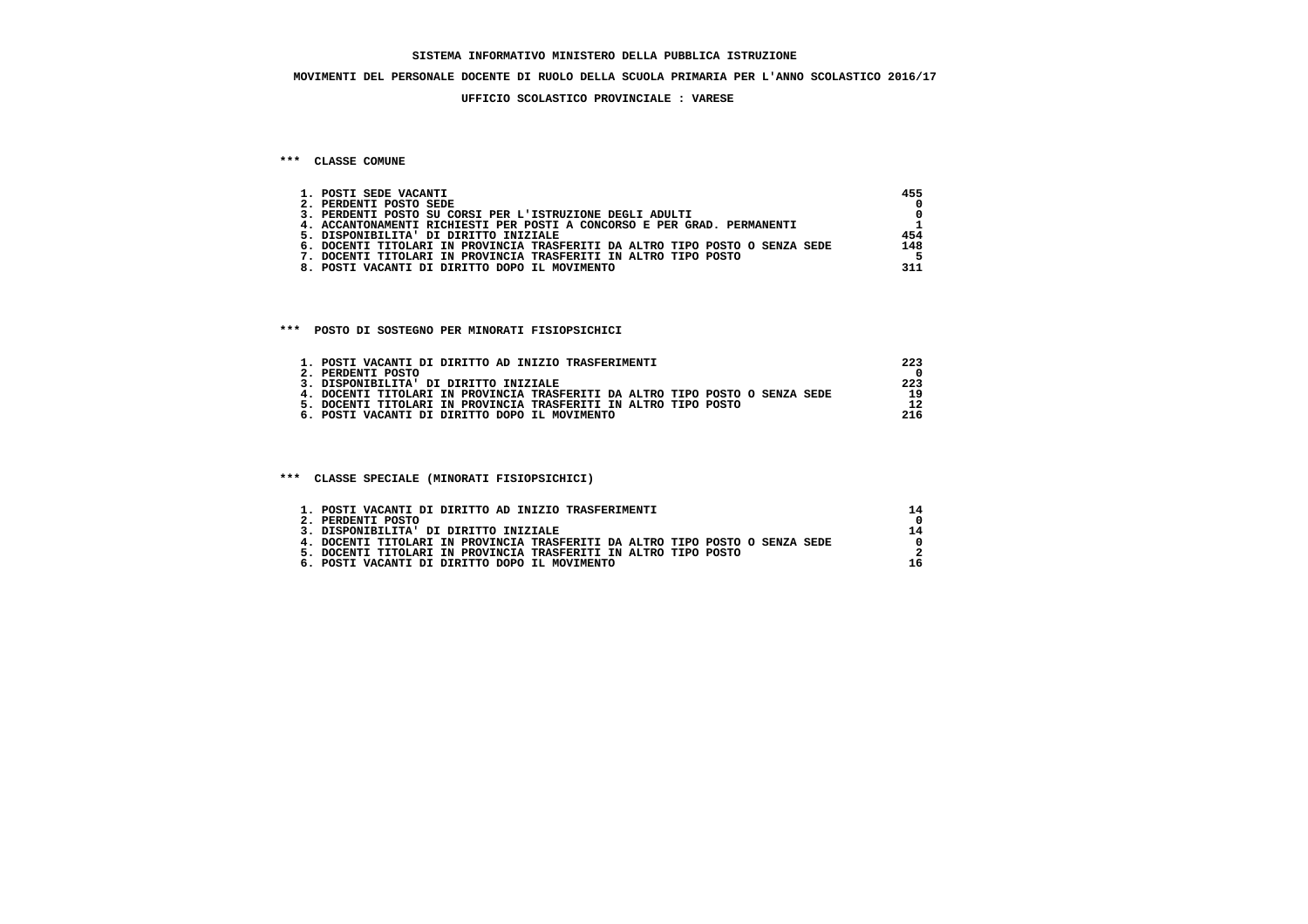## **MOVIMENTI DEL PERSONALE DOCENTE DI RUOLO DELLA SCUOLA PRIMARIA PER L'ANNO SCOLASTICO 2016/17**

### **UFFICIO SCOLASTICO PROVINCIALE : VARESE**

 **\*\*\* POSTO DI LINGUA INGLESE**

| 1. POSTI VACANTI DI DIRITTO AD INIZIO TRASFERIMENTI                          |  |
|------------------------------------------------------------------------------|--|
| 2. PERDENTI POSTO                                                            |  |
| 3. DISPONIBILITA' DI DIRITTO INIZIALE                                        |  |
| 4. DOCENTI TITOLARI IN PROVINCIA TRASFERITI DA ALTRO TIPO POSTO O SENZA SEDE |  |
| 5. DOCENTI TITOLARI IN PROVINCIA TRASFERITI IN ALTRO TIPO POSTO              |  |
| 6. POSTI VACANTI DI DIRITTO DOPO IL MOVIMENTO                                |  |